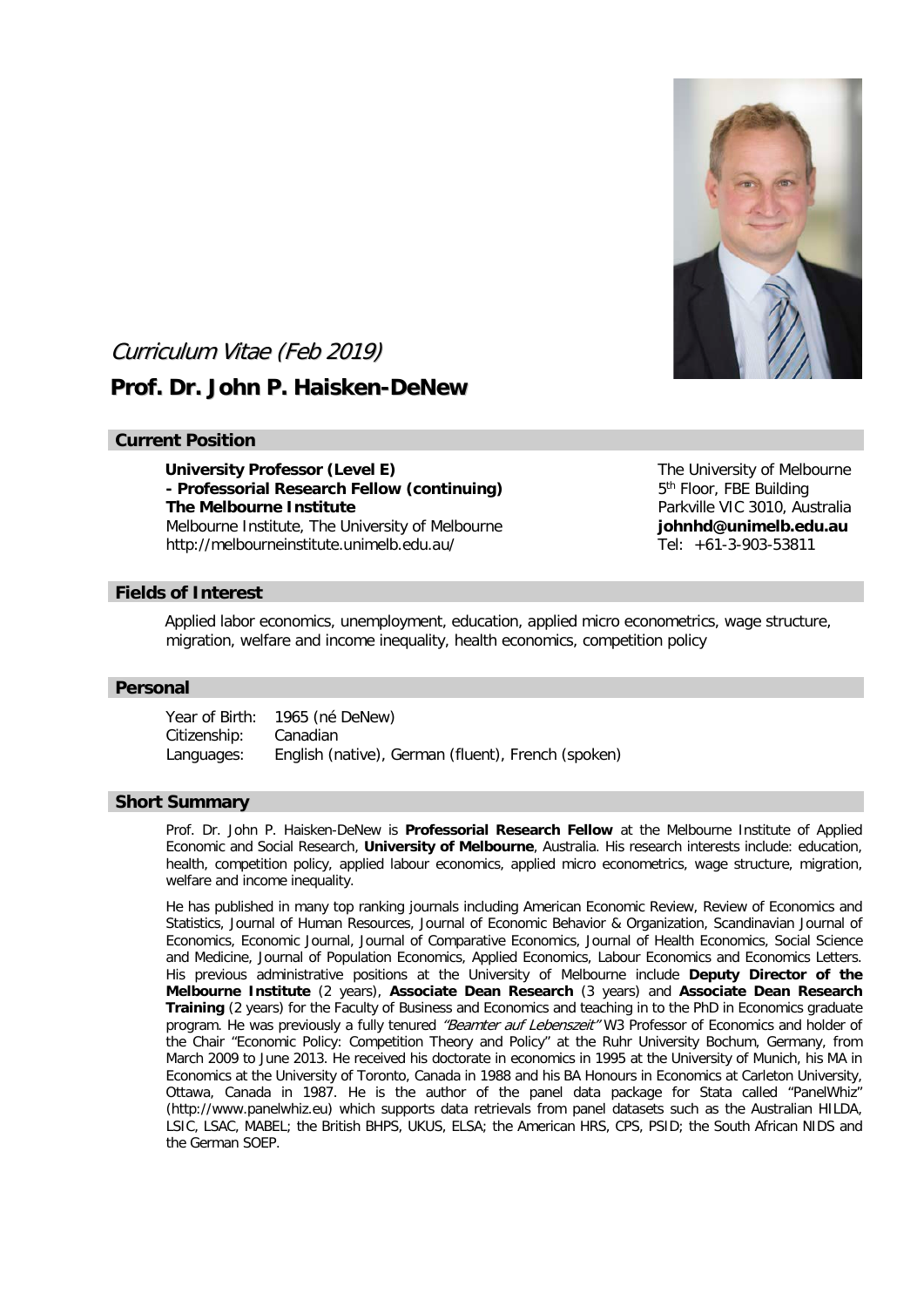# **Education**

| DEC 1991 $-$ | AUG 1995: | Dr. oec. publ. (Doctorate in Economics),<br>Ludwig-Maximilians-University of Munich, Germany<br>Dissertation Advisor: Prof. Dr. Klaus F. Zimmermann<br>"Migration and the Inter-Industry Wage Structure in Germany" |
|--------------|-----------|---------------------------------------------------------------------------------------------------------------------------------------------------------------------------------------------------------------------|
| AUG 1987 –   | MAY 1988: | Master of Arts (Economics),<br>University of Toronto, Canada                                                                                                                                                        |
| SEP 1983 -   | MAY 1987: | Bachelor of Arts Honours (Economics),<br>Carleton University, Ottawa, Canada                                                                                                                                        |

# **Current Academic Position at University of Melbourne**

| JUL 2011 – | now: | Professorial Research Fellow, PhD Coordinator,<br>Australian Economic Review: Data Review Editor |
|------------|------|--------------------------------------------------------------------------------------------------|
|            |      | Melbourne Institute, Univ of Melbourne<br>Supervisor: Prof. Abigail Payne (Director)             |

# **Past Administrative Positions at University of Melbourne**

| MAR $2013 -$ MAY 2016: |           | <b>Associate Dean (Research)</b><br>Faculty of Business and Economics, Univ of Melbourne<br>Supervisor: Prof. Paul Kofman (Dean)                                            |
|------------------------|-----------|-----------------------------------------------------------------------------------------------------------------------------------------------------------------------------|
| MAR 2013 –             | DEC 2014: | <b>Associate Dean (Research Training)</b><br>Faculty of Business and Economics, Univ of Melbourne, Australia<br>Supervisor: Prof. Paul Kofman (Dean)                        |
| JUL 2011 $-$           | MAR 2013: | Deputy Director, PhD Coordinator, Melbourne Institute<br>Faculty of Business and Economics, Univ of Melbourne, Australia<br>Supervisor: Prof. Deborah Cobb-Clark (Director) |

# **University-Level Committee Membership**

| MAR 2013 -   | MAR 2016: | Committee of Associate Deans Research (CADRE),<br>Office of the Deputy Vice Chancellor Research<br>Committee Chair: Prof. Julie Willis (Pro-VC Research Capability)      |
|--------------|-----------|--------------------------------------------------------------------------------------------------------------------------------------------------------------------------|
| $JUN 2013 -$ | MAR 2016: | <b>MSOG Research Management Committee</b><br>Melbourne School of Government, Univ of Melbourne<br>Committee Chair: Prof. Helen Sullivan (MSOG, Foundation Director)      |
| MAR 2013 -   | DFC 2014: | <b>Research Training Advisory Committee (RTAC)</b><br>School of Graduate Research, Univ of Melbourne<br>Committee Chair: Prof. Dick Strugnell (Pro-VC Graduate Research) |

# **Faculty-Level Committees Chaired**

| MAR $2013 - MAR 2016$ : | <b>Faculty Research Committee,</b>                                    |
|-------------------------|-----------------------------------------------------------------------|
|                         | Mandate: Faculty Research Grants, Early Career Research Grants,       |
|                         | Visiting/Eminent research Scholar Travel Grants, Faculty Scholarships |
|                         | Committee Chair: Prof. John P. Haisken-DeNew                          |
|                         | Members: Representative from each of 6 departments                    |
|                         | Supervisor: Prof. Paul Kofman (Dean)                                  |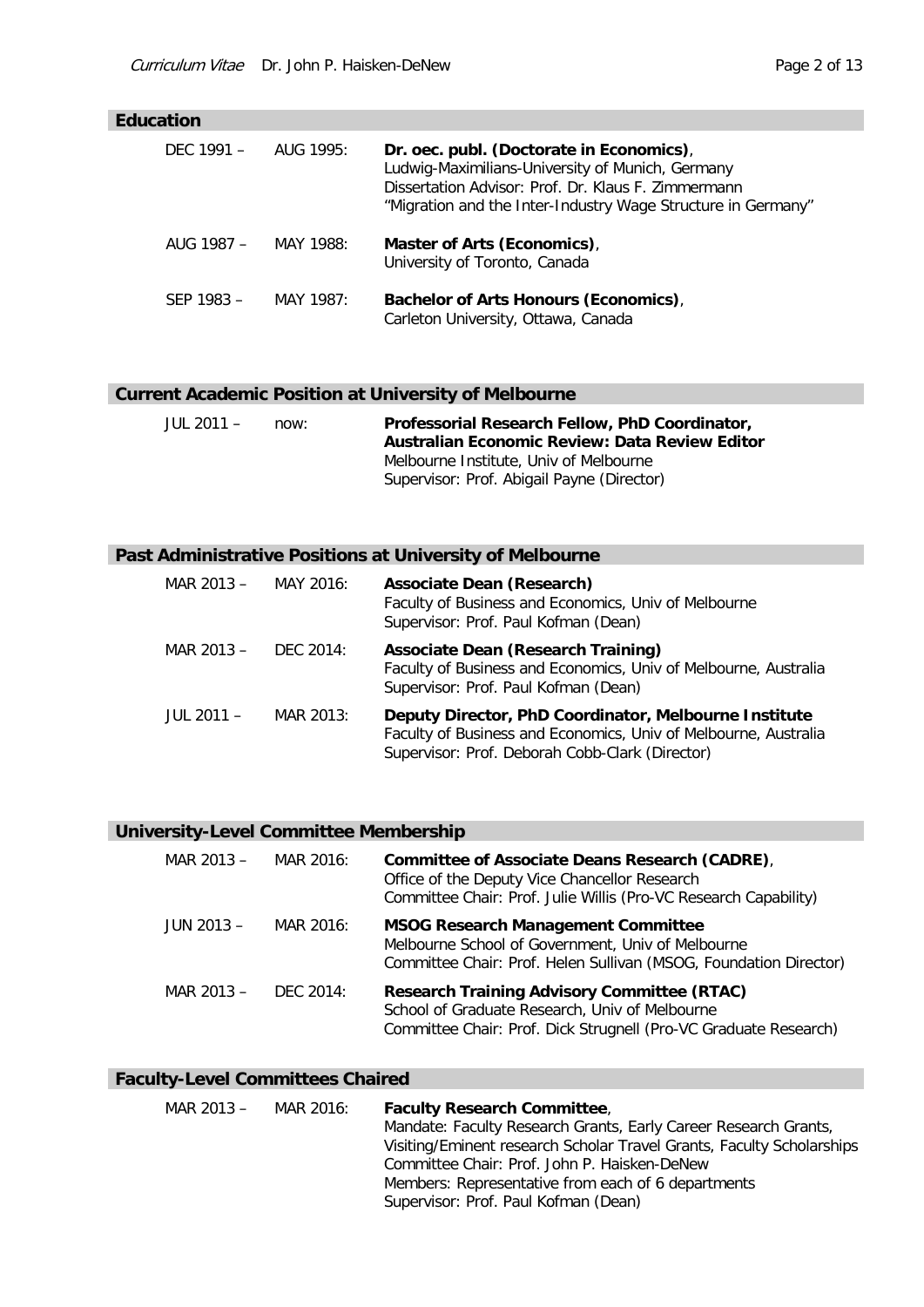Curriculum Vitae Dr. John P. Haisken-DeNew Page 3 of 13 MAR 2013 – DEC 2014: **Faculty Research Training Committee**, Informal Mandate: Coordinate 3-year to 4-year PhD transition Committee Chair: Prof. John P. Haisken-DeNew Members: Representative from each of 6 departments Supervisor: Prof. Paul Kofman (Dean)

## **Other Committee Membership**

| JUL 2015 – | DEC 2018: | <b>FMDHS Appointments and Promotions Committee,</b><br>Level: MDHS (Medicine) Faculty, UAPC Representative<br>Committee Chair: Prof. Shitij Kapur, Prof. Jane Gunn<br>Previous Chairs: Prof. Mark Hargreaves, Prof. Glenn Bowes |
|------------|-----------|---------------------------------------------------------------------------------------------------------------------------------------------------------------------------------------------------------------------------------|
| MAY 2015 - | MAY 2016: | Research Fellowships (Career Interruptions) Program,<br>Level: University<br>Committee Chair: Prof. Julie Willis                                                                                                                |

# **Past Positions of Employment / Visiting Professorships**

| JAN 2017 -   | <b>JUN 2017:</b> | Sabbatical Monash University, Melbourne, Australia<br>Department of Economics, BehaviourWorks<br>Host: Prof. Andreas Leibbrandt, Prof. Liam Smith                                                                       |
|--------------|------------------|-------------------------------------------------------------------------------------------------------------------------------------------------------------------------------------------------------------------------|
| MAR 2009 $-$ | JUN 2013:        | Full Chaired W3 Professor of Economics, Univ of Bochum, Germany<br>Chair (Economics) for "Competition Theory and Policy"<br>Completed PhD Students: 5                                                                   |
| $JAN 2003 -$ | FEB 2009:        | Research Economist, RWI Essen, Germany<br>Research Coordinator<br>Head of Division: "Migration, Integration and Education"<br>Head of Division: "Data"<br>Supervisor: Prof. Dr. Christoph Schmidt, President, RWI Essen |
| JAN 1996 -   | DEC 2002:        | Research Economist, SOEP, DIW Berlin, Germany<br>Supervisor: Prof. Dr. Gert G. Wagner                                                                                                                                   |
| $OCT 1997 -$ | APR 1998:        | Visiting Assistant Professor, Syracuse University, NY, USA<br>Host: Prof. Richard V. Burkhauser                                                                                                                         |
| DFC $1991 -$ | DFC 1995:        | Research Assistant, SELAPO, Univ of Munich, Germany<br>Supervisor: Prof. Dr. Klaus F. Zimmermann                                                                                                                        |
| NOV 1990 -   | DFC 1991:        | Consultant, The World Bank - PHRWD, Washington, D.C., USA<br>Supervisor: Barbara Herz and Shahid Khandker<br>On mission: Dhaka Bangladesh, Grameen Bank                                                                 |
| SEP 1988 -   | NOV 1990:        | Research Associate, Univ of Mannheim, Univ of Munich<br>Supervisor: Prof. Dr. Klaus F. Zimmermann                                                                                                                       |

## **Grants and Externally Funded Research Projects**

- 1. **Australian Research Council: Discovery Grant DP190102765** Economic Stress, Non-cognitive Skill Development and Life Outcomes Time Horizon: 2019-2021 Total Funding: AUD \$210,00
- 2. **Australian Research Council: Discovery Grant DP130103755** "Macro and micro level subjective expectations information and economic behaviour" Time Horizon: 2013-2015 Total Funding: AUD \$387,482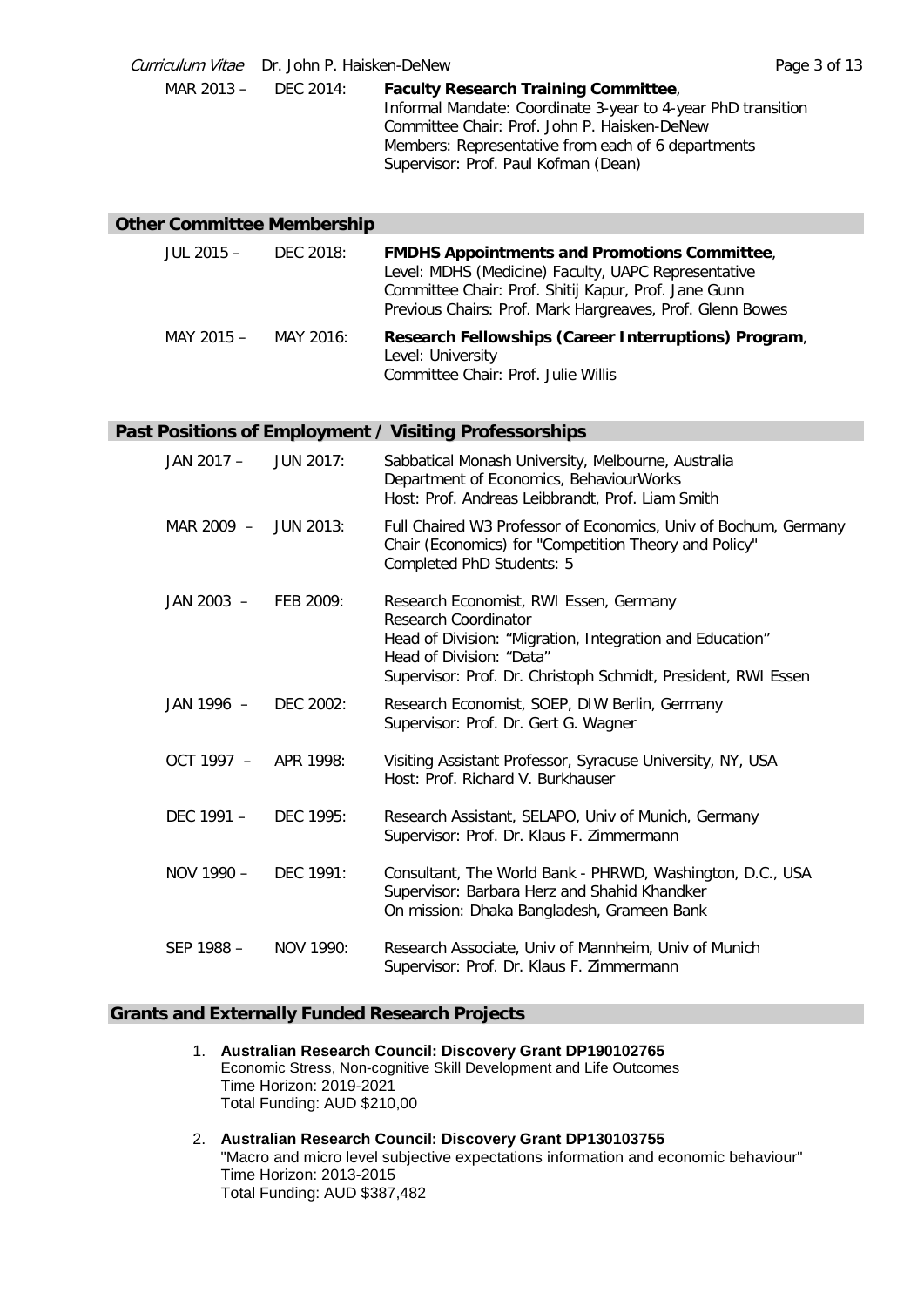Curriculum Vitae Dr. John P. Haisken-DeNew **Page 4 of 13** 

- 3. **SFB 475** "Komplexitätsreduktion in multivariaten Datenstrukturen": (B9) "Kontrafaktische Analyse der Verteilung von Ergebnisvariablen des Arbeitsmarktes am Beispiel des individuellen Einkommens", Time Horizon: 3 Years
- 4. "**Working Poor**": Bundesministerium für Gesundheit und Soziale Sicherung. Principal Investigator, Time Horizon: 1 Year
- 5. "**eLiving**: Life in a Digital Europe": IST-2000-25409 EU Funded Project Principal Investigator for Germany, from a six-nation consortium, Time Horizon: 3 Years

## **Teaching Experience**

|            |                               | University of Melbourne, Australia http://fbe.unimelb.edu.au                                                                                                                                                                                                                                                                |
|------------|-------------------------------|-----------------------------------------------------------------------------------------------------------------------------------------------------------------------------------------------------------------------------------------------------------------------------------------------------------------------------|
| FEB 2018 - | DEC 2018:                     | (PhD) ECON90073/4 Economics Thesis Workshop (w. K Shields)                                                                                                                                                                                                                                                                  |
| FEB 2017 - | DEC 2017:                     | (PhD) ECON90073/4 Economics Thesis Workshop (w. K Shields)                                                                                                                                                                                                                                                                  |
| FEB 2016 - | DEC 2016:                     | (PhD) ECON90059 Economics Thesis Workshop (w. K Shields)                                                                                                                                                                                                                                                                    |
| FEB 2013 - | <b>JUN 2013:</b>              | (PhD) ECON90057 Studies in Advanced Economics 1, 3 hours/week                                                                                                                                                                                                                                                               |
| FEB 2012 - | <b>JUN 2012:</b>              | (PhD) ECON90057 Studies in Advanced Economics 1, 3 hours/week                                                                                                                                                                                                                                                               |
|            | University of Bochum, Germany | http://economics.rub.de                                                                                                                                                                                                                                                                                                     |
| APR 2011 - | <b>JUL 2011:</b>              | (Masters) Welfare Measurement, 2 hours/week (in English)<br>(Masters) Welfare Measurement Seminar, 2 hours/week (in English)<br>(Bachelor) Competition Policy, 2 hours/week (in English)<br>(Bachelor) Applied Competition Policy, 2 hours/week (in English)<br>(BA/MA/Doc) Thesis Seminar, 1 hour/week (in English/German) |
| OCT 2010 - | FEB 2011:                     | (Masters) Project Seminar, 4 hours/week (in English/German)<br>(Bachelor) Health Economics, 2 hours/week (in English)<br>(Bachelor) Introductory Micro Economics, 4 hours/week (in English)<br>(BA/MA/Doc) Thesis Seminar, 1 hour/week (in English/German)                                                                  |
| APR 2010 - | <b>JUL 2010:</b>              | (Masters) Welfare Measurement, 2 hours/week (in English)<br>(Masters) Welfare Measurement Seminar, 2 hours/week (in English)<br>(Bachelor) Competition Policy, 2 hours/week (in English)<br>(Bachelor) Applied Competition Policy, 2 hours/week (in English)<br>(BA/MA/Doc) Thesis Seminar, 1 hour/week (in English/German) |
| OCT 2009 - | FEB 2010:                     | (Masters) Project Seminar, 4 hours/week (in English/German)<br>(Bachelor) Health Economics, 2 hours/week (in English)<br>(Masters) Applied Health Economics, 2 hours/week (in English)<br>(BA/MA/Doc) Thesis Seminar, 1 hour/week (in English/German)                                                                       |
| APR 2009 - | <b>JUL 2009:</b>              | (Masters) Welfare Measurement, 2 hours/week (in German)<br>(Masters) Welfare Measurement Seminar, 2 hours/week (in German)<br>(Bachelor) Competition Policy, 2 hours/week (in English)<br>(Bachelor) Applied Competition Policy, 2 hours/week (in English)<br>(BA/MA/Doc) Thesis Seminar, 1 hour/week (in English/German)   |
| OCT 2008-  | FEB 2008:                     | (Diplom) Welfare Measurement*, 2 hours/week (in German)                                                                                                                                                                                                                                                                     |
| APR 2008 - | <b>JUL 2008:</b>              | (Diplom) Welfare Measurement*, 2 hours/week (in German)                                                                                                                                                                                                                                                                     |
| APR 2007 - | <b>JUL 2007:</b>              | (Diplom) Welfare Measurement*, 2 hours/week (in German)                                                                                                                                                                                                                                                                     |
| APR 2005 - | <b>JUL 2005:</b>              | (Diplom) Welfare Measurement*, 2 hours/week (in German)<br>* "Wohlfahrtsmessung"                                                                                                                                                                                                                                            |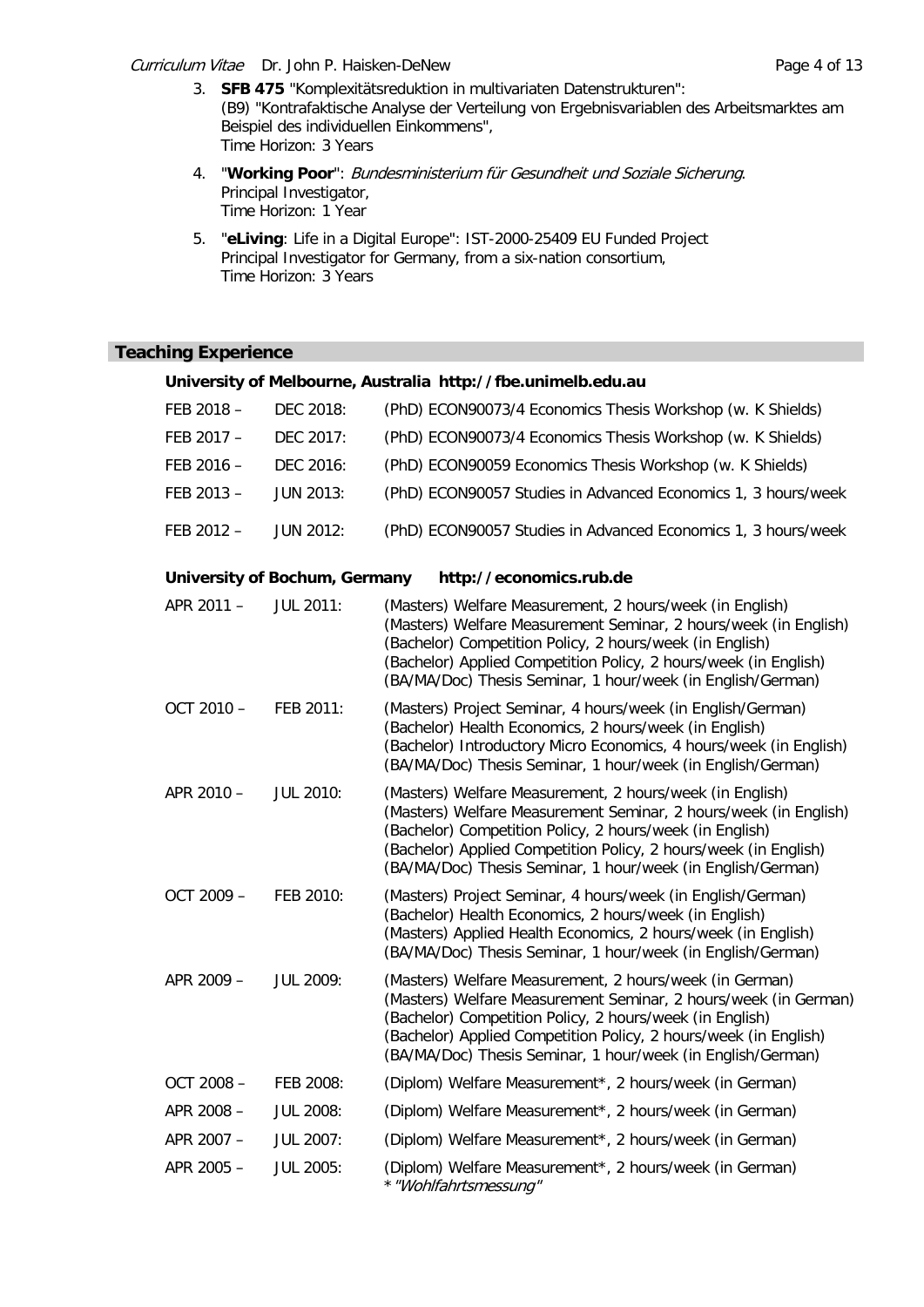## **Special Awards / Prizes / Rankings**

- 1. JUN 2011: Best Teaching Award: Best Economics Professor Teaching Award 2010 University of Bochum
- 2. MAY 2005: DIW Berlin: "Best Junior Publication in 2003-2004 based on German Socio-Economic Panel Data"
- 3. JUN 2004: DIW Berlin: "Best Papers presented at the 6<sup>th</sup> International Conference of German Socio-Economic Panel Users"
- 4. MAY 2002: DIW Berlin: "Best Contribution to a refereed Journal"

### **Advisor of Doctoral Students**

#### 1. **Morris, Todd**

| PhD Econ:     | expected submission MAR 2019, University of Melbourne.      |
|---------------|-------------------------------------------------------------|
| Dissertation: | "Essays in Applied Microeconomics" (On the market Jan 2019) |
|               | Secondary Advisor.                                          |

## 2. **Dr. Nguyen, Thu-Van**

| Dr.rer.pol:   | submitted NOV 2015, Heinrich-Heine-University of Düsseldorf, Germany |
|---------------|----------------------------------------------------------------------|
| Dissertation: | "Change and Choice of Nursing Home Quality and Health Insurance:     |
|               | Three Essays in Applied Health Economics".                           |
|               | Awarded. Secondary Advisor.                                          |

### 3. **Dr. Kleibrink, Jan**

| Dr.rer.oec.:  | submitted JUN 2013, University of Bochum, Germany      |
|---------------|--------------------------------------------------------|
| Dissertation: | "Microeconometric Analyses of Education, Job Match and |
|               | Fertility Decisions".                                  |
|               | Awarded. Primary Advisor.                              |

#### 4. **Dr. Michaelsen, Maren**

| Dr.rer.oec:   | submitted APR 2013, University of Bochum, Germany |
|---------------|---------------------------------------------------|
| Dissertation: | "Microeconometric Analyses of the Formation and   |
|               | Valuation of Human Capital".                      |
|               | Awarded. Primary Advisor.                         |

#### 5. **Dr. Isphording, Ingo**

| Dr.rer.oec.:  | submitted APR 2013, University of Bochum, Germany         |
|---------------|-----------------------------------------------------------|
| Dissertation: | "Microeconometric Analyses of Immigrant Language Skills". |
|               | Awarded. Primary Advisor.                                 |

#### 6. **Dr. Klemm, Marcus**

| $Dr.rer.$ oec.: | submitted JAN 2013, University of Bochum (RGS Stipend), Germany |
|-----------------|-----------------------------------------------------------------|
| Dissertation:   | "Life satisfaction and risk perceptions:                        |
|                 | What can subjective data tell us about economic behaviour?".    |
|                 | Awarded. Primary Advisor.                                       |
|                 |                                                                 |

### 7. **Dr. Kind, Michael**

Dr.rer.oec.: submitted JAN 2013, University of Bochum (RGS Stipend), Germany Dissertation: "Microeconometric Analyses of Unemployment, Reemployment and Labor Force Participation in Germany". Awarded. Primary Advisor.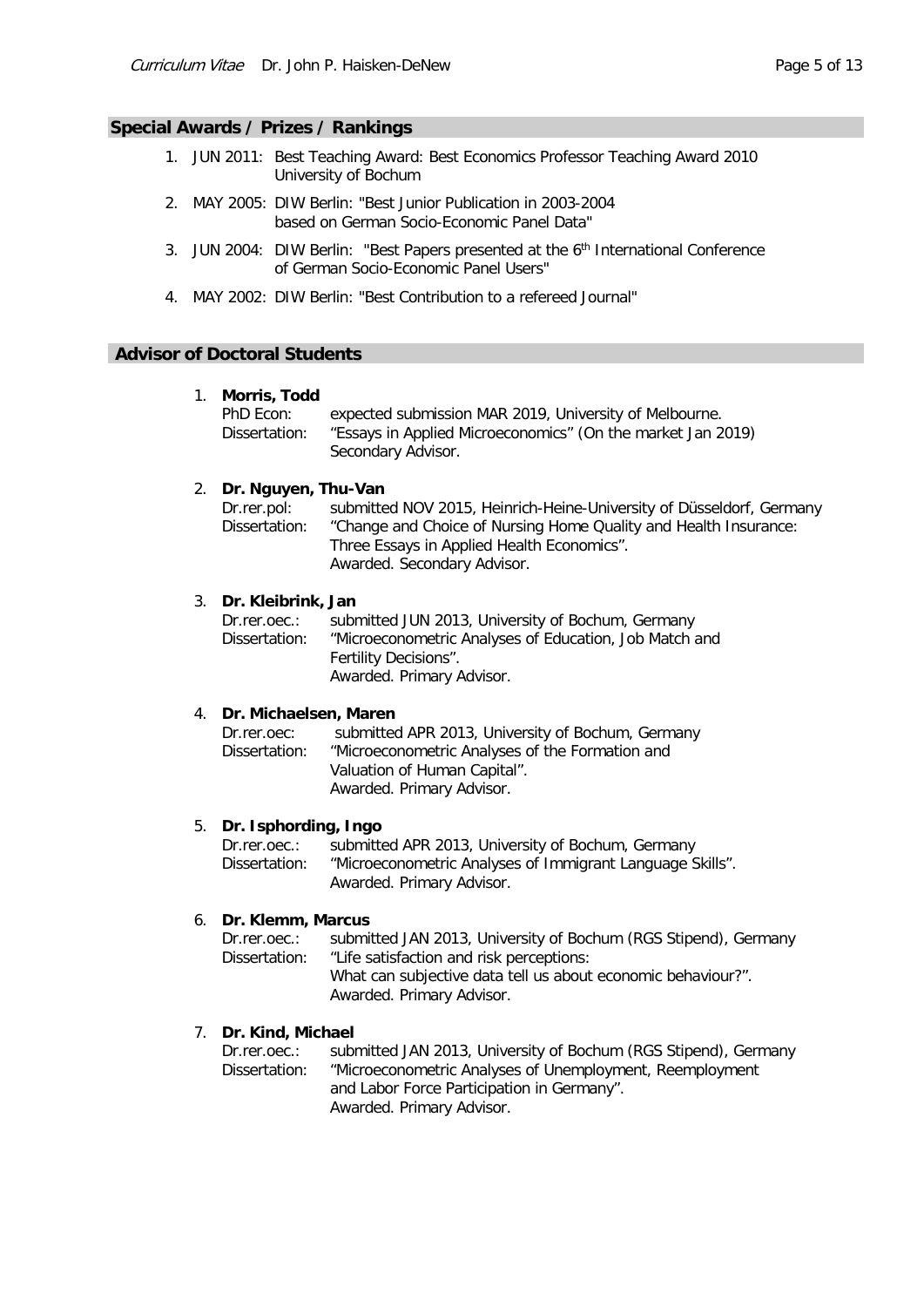#### **Author of Statistical Software for Panel Data Sets**

"PanelWhiz: A Stata Interface for Large Scale Panel Data Sets" Users of PanelWhiz make a charity donation directly to UNICEF of approx. 20 EUR http://www.panelwhiz.eu

Data sets currently supported by PanelWhiz: Australian: HILDA, LSIC, LSAC, MABEL, SIH American: HRS, CPS-NBER, SIPP British: BHPS, UKUS, ELSA German: SOEP South African: NIDS

## **Conference Local Organizer / Scientific Selection Committee**

- 1. JUN 2014: **Selection Committee**, SOEP User's Conference, Berlin, Germany.
- 2. APR 2007: **Local Organizer/Selection Committee**, Stata User's Conference, Germany, Participants: 60
- 3. JAN 2004: **Local Organize**r, "eLiving Life in a Digital Europe" Conference, RWI-Essen, Germany, Participants: 50
- 4. JUL 2002: **Local Organizer**, Panel2002: 10th International Conference on Panel Data, DIW Berlin, Germany, Participants: 150

#### **Melbourne Institute Engagement Reports**

- 1. Haisken-DeNew, John, David C. Ribar, Nicolás Salamanca and Andrea Nicastro (2018) "Using Survey and Banking Data to Understand Australians' Financial Wellbeing", **Commonwealth Bank of Australia** and Melbourne Institute, Financial Wellbeing Scales Technical Report No. 2, July 2018
- 2. Haisken-DeNew, John, Cain Polidano, Chris Ryan (2017) Early Academic Outcomes of Funded Children with Disability, **Victorian Department of Education and Training**, Melbourne Institute WP 29/17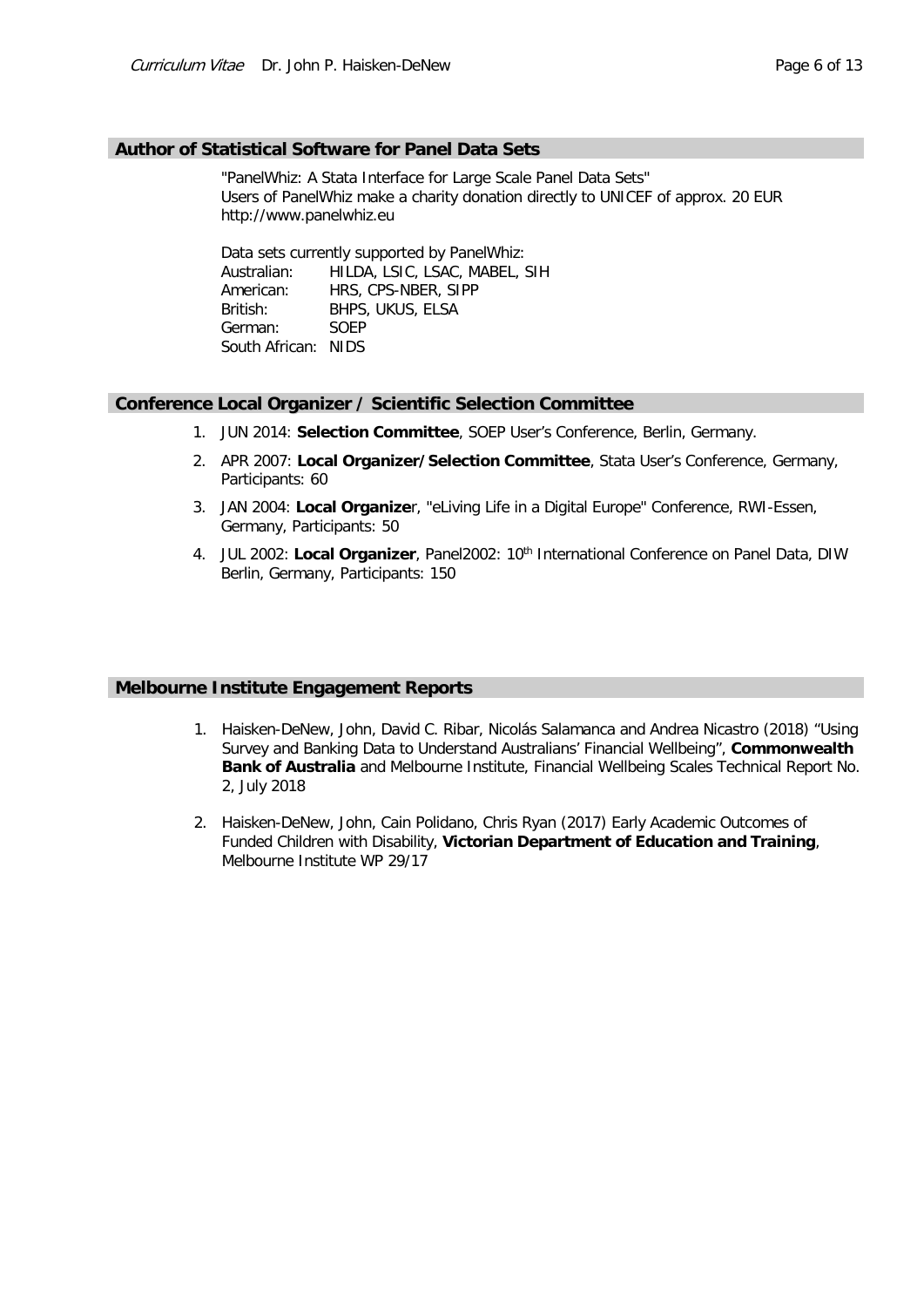#### **Journal Articles**

- 1. Broadway, Barbara and John P. Haisken-DeNew (2018) "The Importance of Economic Expectations for Retirement Entry", currently submitted to Review of Income and Wealth, **REVISE AND RESUBMIT** (as of Nov 12, 2018)
- 2. Broadway, Barbara and John P. Haisken-DeNew (2018) "Keep Calm and Consume? Subjective Uncertainty and Precautionary Savings", Journal of Economics and Finance, August 2018, 1-25. [ABDC2017: B] DOI: 10.1007/s12197-018-9451-0
- 3. Haisken-DeNew, John, Syed Hasan, Nikhil Jha and Mathias Sinning (2018) "Unawareness and Selective Disclosure: The Effect of School Quality Information on Property Prices", Journal of Economic and Behavioural Organization, 145(C), 449-464. [ABDC2017: A\*] DOI: 10.1016/j.jebo.2017.11.015 | WOSUID: WOS:000423649900027
- 4. Michaelsen, Maren M. and John P. Haisken-DeNew (2015) "Migration Magnet: The Role of Work Experience in Rural-Urban Wage Differentials", IZA Journal of Migration, 4:21 [New Journal, not ranked] DOI: 10.1186/s40176-015-0046-7 | WOSUID: WOS:000215293200021
- 5. Cheng, Terrence, John P. Haisken-DeNew and Jongsay Yong (2014) "Cream skimming and hospital transfers in a mixed public-private system", Social Science & Medicine, 132, 156-164. [ERA2010: A\* / ISI-IF2014: 2.56] DOI: 10.1016/j.socscimed.2015.03.035 | EID: 2-s2.0-84925361840
- 6. Hahn, Markus H. and John P. Haisken-DeNew (2013) "PanelWhiz and the Australian Longitudinal Data Infrastructure in Economics", Australian Economic Review, 46(3), 1-8. [ABDC2013: B / ISI-IF2011: 0.271] DOI: 10.1111/j.1467-8462.2013.12010.x | WOSUID: WOS:000323724200012
- 7. Kassenboehmer, Sonja C. and John P. Haisken-DeNew (2012) "Heresy or Enlightenment? The Well-being Age U-Shape is Really Flat!", Economics Letters, 117(1), 235-238. [ABDC2013: A / ISI-IF2011: 0.447] DOI: 10.1016/j.econlet.2012.05.013 | WOSUID: WOS:000309434600064
- 8. Frijters, Paul, John P. Haisken-DeNew and Michael A. Shields (2011) "Socio-Economic Status, Health Shocks, Life Satisfaction and Mortality: Evidence from an Increasing Mixed Proportional Hazard Mode", Journal of Business and Economic Statistics, 29(2), 271-281. [ABDC2013: A\* / ISI-IF2011:1.779] DOI: 10.1016/j.jebo.2010.09.016 | EID: 2-s2.0-78649710025
- 9. Haisken-DeNew, J. and Sinning, M. (2010), "Social Deprivation of Immigrants in Germany", Review of Income and Wealth, 56(4), 715–733. [ABDC2013: A / ISI-IF2011:0.805] DOI: 10.1111/j.1475-4991.2010.00417.x | WOSUID: WOS:000285763600005
- 10. Di Tella, Rafael, John P. Haisken-DeNew and Robert MacCulloch (2010) "Happiness adaptation to income and to status in an individual panel," Journal of Economic Behavior & Organization, 76(3), 834-852. [ABDC2013: A\* / ISI-IF2011: 1.006] DOI: 10.1016/j.jebo.2010.09.016 | EID: 2-s2.0-78649710025
- 11. Haisken-DeNew, John P. and Markus H. Hahn (2010) "PanelWhiz: Efficient Data Extraction of Complex Panel Data Sets - An Example Using the German SOEP", Journal of Applied Social Science Studies, 130(4), 643 – 654.
- 12. Frijters, Paul, Harry Greenwell, John P. Haisken-DeNew and Michael A. Shields (2009) "How well do Individuals predict their Future Life Satisfaction? Evidence from Panel Data Following a Nationwide National Shock?", Canadian Journal of Economics, 42(4), 1326-1346. [ABDC2013: A / ISI-IF2011: 0.610] DOI: 10.1111/j.1540-5982.2009.01547.x | EID: 2-s2.0-70350426014 | WOSUID: WOS:000270612400005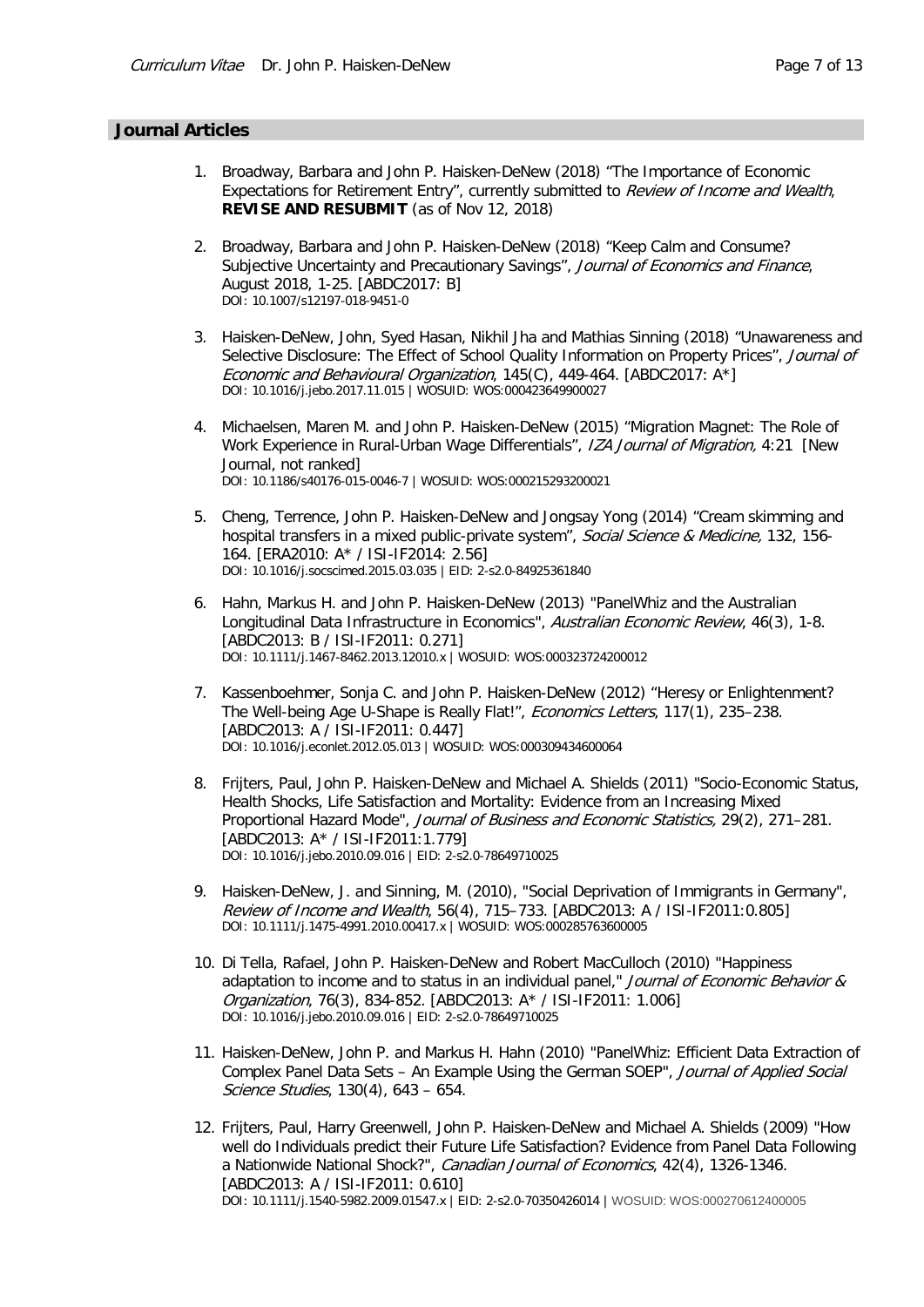Curriculum Vitae Dr. John P. Haisken-DeNew Page 8 of 13

- 13. Kassenboehmer, Sonja C. and John P. Haisken-DeNew (2009) "You're fired! The Causal Negative Effect of Unemployment on Life Satisfaction", Economic Journal, 536(3), 448-462. [ABDC2013: A\* / ISI-IF2011: 1.945] DOI: 10.1111/j.1468-0297.2008.02246.x | WOSUID: WOS:000263519700007
- 14. Frijters, Paul, Ingo Geishecker, John P. Haisken-DeNew and Michael A. Shields (2006) "Income and Life Satisfaction in Post-Transition Russia: A New Empirical Methodology for Panel Data", Scandinavian Journal of Economics, 108(3), 433-458. [ABDC2013: A / ISI-IF2011: 0.514] DOI: 10.1111/j.1467-9442.2006.00459.x | EID: 2-s2.0-33750605740
- 15. Brück, Tilman, John P. Haisken-DeNew, Klaus F. Zimmermann (2006) "Creating Low Skilled Jobs by Subsidizing Market-Contracted Household Work", Applied Economics, 38(8), 899-911. [ABDC2013: A / ISI-IF2011: 0.459] DOI: 10.1080/00036840500397598 | EID: 2-s2.0-33646817763
- 16. Frijters, Paul, John P. Haisken-DeNew and Michael A. Shields (2005) "Estimating the causal effect of income and health: Evidence from post-reunification East Germany", Journal of Health Economics, 24, 997-1017. [ABDC2013: A\* / ISI-IF2011: 2.341] DOI: 10.1016/j.jhealeco.2005.01.004 | EID: 2-s2.0-23944492693
- 17. Bauer, Thomas K. Patrick Dross and John P. Haisken-DeNew (2005) "Sheepskin Effects in Japan," International Journal of Manpower, 26(4), 320-335. [ABDC2013: A / ISI-IF2011: 0.562] DOI: 10.1108/01437720510609528 | EID: 2-s2.0-23444445050
- 18. Frijters, Paul, John P. Haisken-DeNew and Michael A. Shields (2004) "Money Does Matter! Evidence from Increasing Real Incomes and Life Satisfaction in East Germany Following Reunification", American Economic Review, 94(3), 730-740. [ABDC2013: A\* / ISI-IF2011: 2.693] DOI: 10.1257/0002828041464551 | WOSUID: WOS:000222559400016
- 19. Frijters , Paul, John P. Haisken-DeNew and Michael A. Shields (2004) "Investigating the Patterns and Determinants of Life Satisfaction in Germany Following Reunification", Journal of Human Resources, 39(3), 649-674 [ABDC2013: A\* / ISI-IF2011:2.371] DOI: 10.2307/3558991 | WOSUID: WOS:000223106800003 | EID: 2-s2.0-4043070874
- 20. Geishecker, Ingo and John P. Haisken-DeNew, (2004) "Landing on all Fours? Communist Elites in Post Soviet Russia", Journal of Comparative Economics, 32(4), 700-719. [ABDC2013: A / ISI-IF2011: 1.028] DOI: 10.1016/j.jce.2004.08.007 | WOSUID: WOS:000225844800006
- 21. Haisken-DeNew, John P. (2001) "Data Surveys: A Hitchhiker's Guide to the World's Household Panel Data Sets", Australian Economic Review, 34(3), September, 356-66. [ABDC2013: B / ISI-IF2011: 0.271]
- 22. Bauer, Thomas K. and John P. Haisken-DeNew (2001) "Employer Learning and the Returns to Schooling," [Labour Economics](http://www.elsevier.nl/homepage/sae/econbase/labeco/menu.sht) 8, 161-180. [ABDC2013: A / ISI-IF2011: 0.919] DOI: 10.1016/S0927-5371(01)00026-4 | EID: 2-s2.0-0013126285
- 23. Haisken-DeNew, John P. and Christoph M. Schmidt (1997) "Inter-Industry and Inter-Region Differentials: Mechanics and Interpretation," The Review of Economics and Statistics, 79, 3, August, 516-521. [ABDC2013: A\* / ISI-IF2011: 2.664] DOI: 10.1162/rest.1997.79.3.516 | WOSUID: WOS:A1997XP33000021
- 24. DeNew, John P. and Klaus F. Zimmermann (1994) "Native Wage Impacts of Foreign Labor: A Random Effects Panel Analysis," Journal of Population Economics, 7, 177-192. [ABDC2013: A / ISI-IF2011:0.923] WOSUID: WOS:A1994NT48800006
- 25. DeNew, John P. and Christoph M. Schmidt (1994) "The Industrial Structure of German Earnings 1980-1990," [Allgemeines Statistisches Archiv](http://link.springer.de/link/service/journals/10182/), 78, 141-159.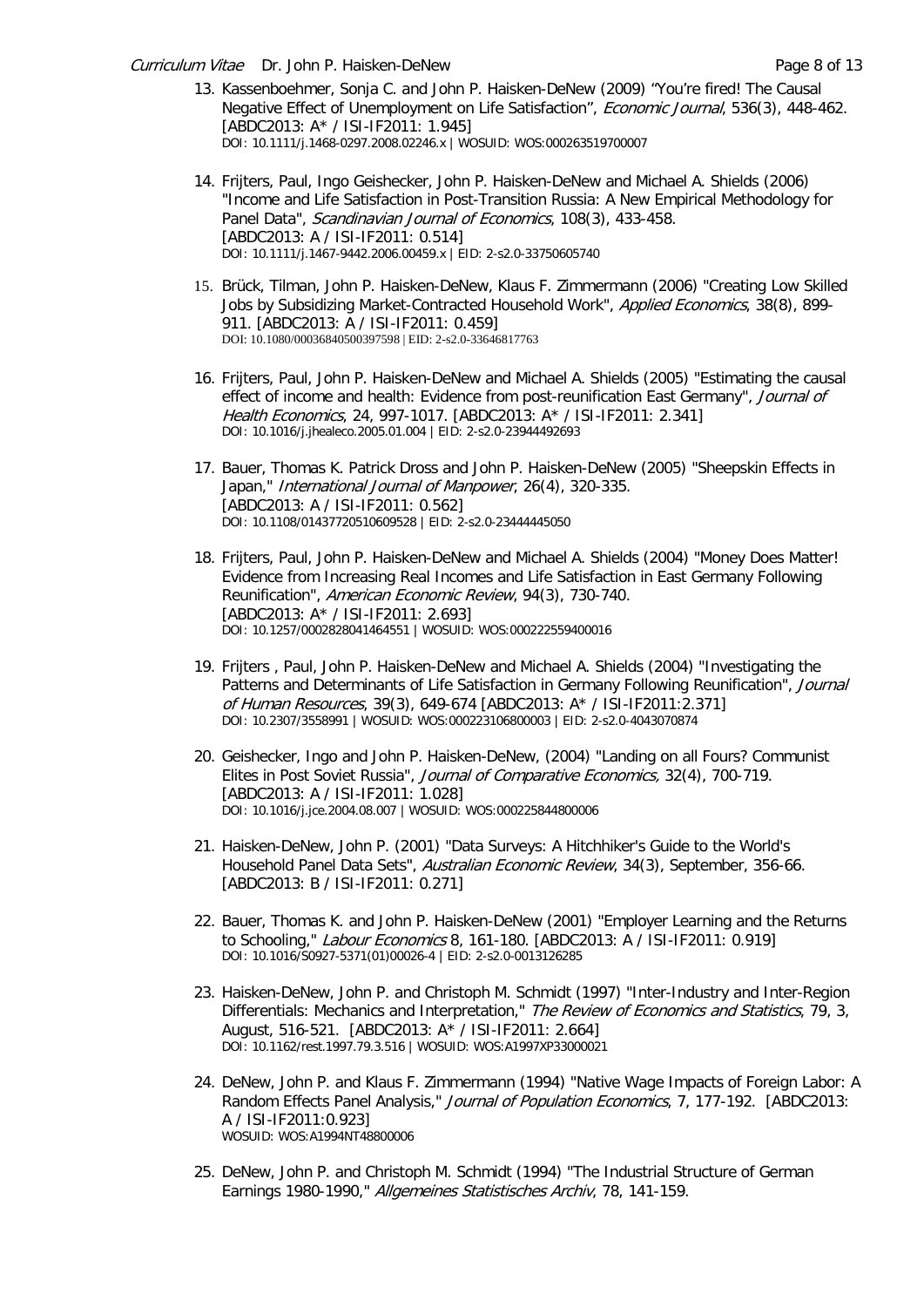## **Data-Related Technical Manuscripts**

- 1. Haisken-DeNew, John P. and Markus Hahn (2006) "PanelWhiz: A Flexible Modularized Stata Interface for Accessing Large Scale Panel Data Sets", http.//www.panelwhiz.eu, mimeo.
- 2. Haisken-DeNew, John P. and Joachim Frick, Eds. (2005) ["Desktop Companion to the German](http://www.diw.de/deutsch/sop/service/dtc/dtc.pdf)  [Socio-Economic Panel Study \(SOEP\),](http://www.diw.de/deutsch/sop/service/dtc/dtc.pdf)" German Institute for Economic Research, Berlin

## **Summary: Presentations at Major International Refereed Conferences**

| 1. ESPE (15):   | <b>European Society of Population Economics (EU)</b><br>Berlin 2016, Bern 2012, Essen 2010, Seville 2009, London 2008,<br>Chicago 2007, Verona 2006, Paris 2005, Bergen 2004, Bilbao 2002,<br>Athens 2001, Turin 1999, Amsterdam 1998, Lisbon 1995, Budapest 1992 |
|-----------------|-------------------------------------------------------------------------------------------------------------------------------------------------------------------------------------------------------------------------------------------------------------------|
| 2. EALE (6):    | European Association of Labour Economists (EU)<br>St. Gallen 2017, Bonn 2012, Milano 2008, Oslo 2007, Paris 2002, Milan 2000,<br>Regensburg 1999                                                                                                                  |
| 3. EEA $(4)$ :  | <b>European Economic Association (EU)</b><br>Mannheim 2015, Amsterdam 2008, Budapest 2007,<br>Santiago di Compostela 1999                                                                                                                                         |
| 4. $ES(3)$ :    | Econometric Society Meetings (US, EU, Australia)<br>Melbourne 2012, Lausanne 2001, Seattle 2000                                                                                                                                                                   |
| 5. RES $(2)$ :  | <b>Royal Economic Society (UK)</b><br>Surrey 2009, St. Andrews 2000                                                                                                                                                                                               |
| 6. SOLE $(2)$ : | Society of Labor Economists (US)<br>Austin 2001, Milan 2000                                                                                                                                                                                                       |
| 7. CEA $(3)$ :  | <b>Canadian Economics Association (Canada)</b><br>Antigonish 2017, Toronto 2009, Vancouver 2008, Hamilton 2005                                                                                                                                                    |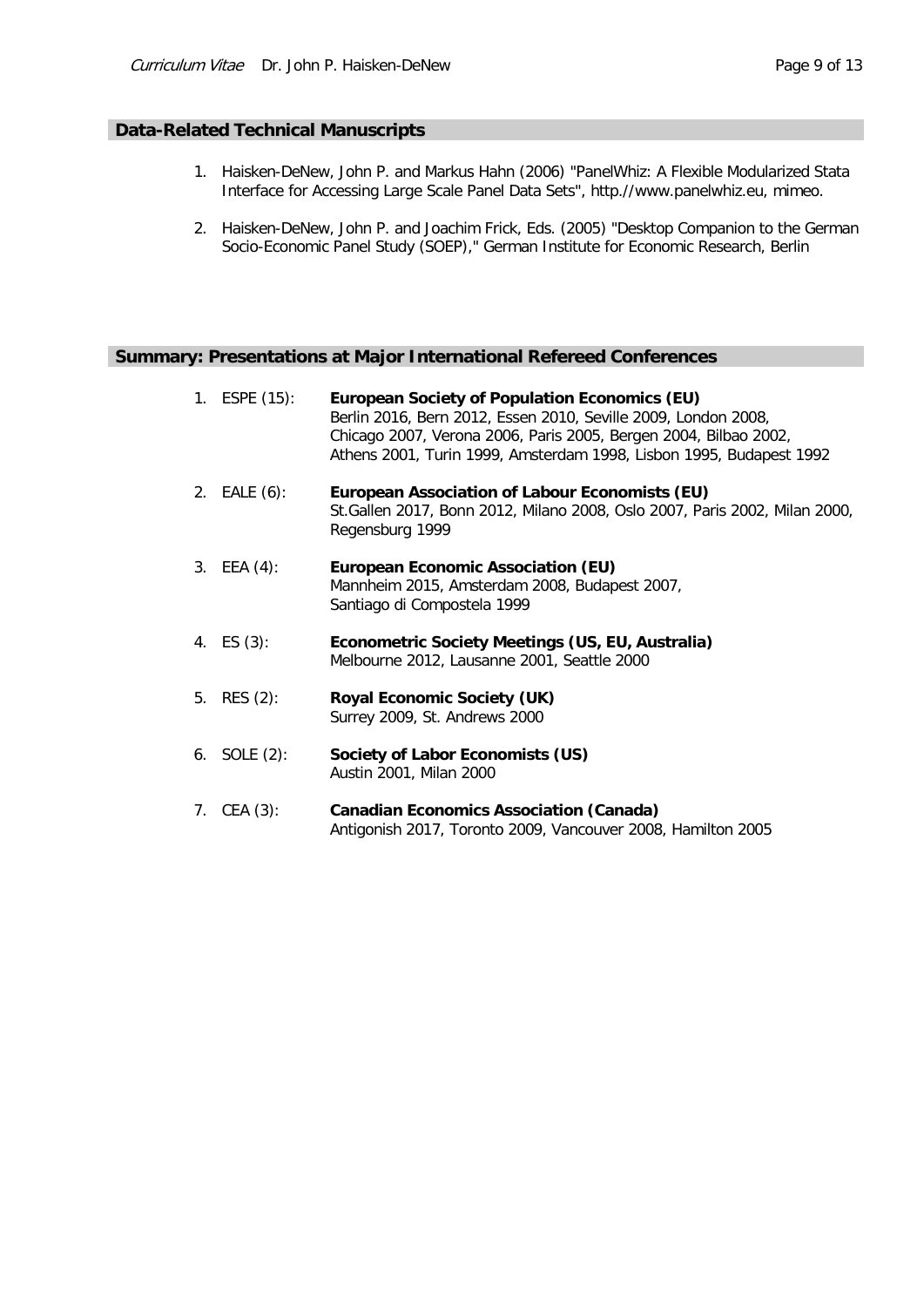# **All Presentations at Refereed Conferences / Seminars**

| 1.  | FEB 2019:        | Health and Wellbeing Conference, Melbourne (Werribee VIC), Australia        |
|-----|------------------|-----------------------------------------------------------------------------|
| 2.  | SEP 2018:        | Seminar: German Institute for Economic Research, Berlin, Germany            |
| 3.  | <b>JUN 2018:</b> | Seminar: University of Ottawa, Ottawa, Ontario, Canada                      |
| 4.  | <b>JUN 2018:</b> | University of Toronto: Migration and Refugee Issues in Global Perspective   |
| 5.  | <b>JUN 2018:</b> | Seminar: McMaster University, Hamilton, Ontario Canada                      |
| 6.  | FEB 2018:        | Health and Wellbeing Conference, Melbourne (Daylesford VIC), Australia      |
| 7.  | DEC 2017:        | Asian and Australasian Society of Labour Economics (AASLE), Canberra, AUS   |
| 8.  | SEP 2017:        | Seminar: United Nations University MERIT, Maastricht, Netherlands           |
| 9.  | SEP 2017:        | European Association of Labour Economists (EALE), St.Gallen, Switzerland    |
| 10. | SEP 2017:        | Seminar: RWI, Essen, Germany                                                |
| 11. | SEP 2017:        | Seminar: University of Duisburg-Essen, Essen, Germany                       |
| 12. | SEP 2017:        | Seminar: University of Luxembourg, LISER, Esch/Alzette, Luxembourg          |
| 13. | <b>JUL 2017:</b> | Economic and Social Outlook Conference, Melbourne VIC Australia             |
| 14. | <b>JUN 2017:</b> | Seminar: McMaster University, Hamilton, Ontario Canada                      |
| 15. | <b>JUN 2017:</b> | Canadian Economic Association (CEA), Antigonish, Nova Scotia, Canada        |
| 16. | MAR 2017:        | Seminar: Dept of Economics, Monash University, Melbourne VIC Australia      |
| 17. | FEB 2017:        | Seminar: BehaviourWorks, Monash University, Melbourne VIC Australia         |
| 18. | OCT 2016:        | Seminar: University of Ottawa, Ottawa, Ontario, Canada                      |
| 19. | AUG 2016:        | Labour Econometric Workshop (LEW), Canberra, Australia                      |
| 20. | <b>JUN 2016:</b> | European Society of Population Economics (ESPE), Berlin, Germany            |
| 21. | FEB 2016:        | Health and Wellbeing Conference, Melbourne (Daylesford VIC), Australia      |
| 22. | AUG 2015:        | European Economic Association (EEA), Mannheim, Germany                      |
| 23. | FEB 2015:        | Health and Wellbeing Conference, Melbourne (Yarra Glen VIC), Australia      |
| 24. | FEB 2014:        | Health and Wellbeing Conference, Melbourne (Daylesford VIC), Australia      |
| 25. | <b>JUN 2013:</b> | Seminar: University of Nuremburg, Germany                                   |
| 26. | FEB 2013:        | Health and Wellbeing Conference, Melbourne (Werribee VIC), Australia        |
| 27. | SEP 2012:        | Seminar: German Institute for Economic Research (DIW), Berlin, Germany      |
| 28. | SEP 2012:        | European Association of Labour Economists (EALE), Bonn, Germany             |
| 29. | <b>JUL 2012:</b> | Econometric Society Australasian Meeting (ESAM), Melbourne, Australia       |
| 30. | <b>JUN 2012:</b> | European Society of Population Economics (ESPE), Bern, Switzerland          |
| 31. |                  | NOV 2011: Seminar: Australian National University, Canberra, ACT, Australia |
| 32. | <b>JUN 2010:</b> | European Society of Population Economics (ESPE), Essen, Germany             |
| 33. | <b>JUN 2009:</b> | European Society of Population Economics (ESPE), Seville, Spain             |
| 34. | <b>JUN 2009:</b> | Canadian Economics Association (CEA), Toronto, Ontario, Canada              |
| 35. | APR 2009:        | Royal Economic Society (RES), University of Surrey, UK                      |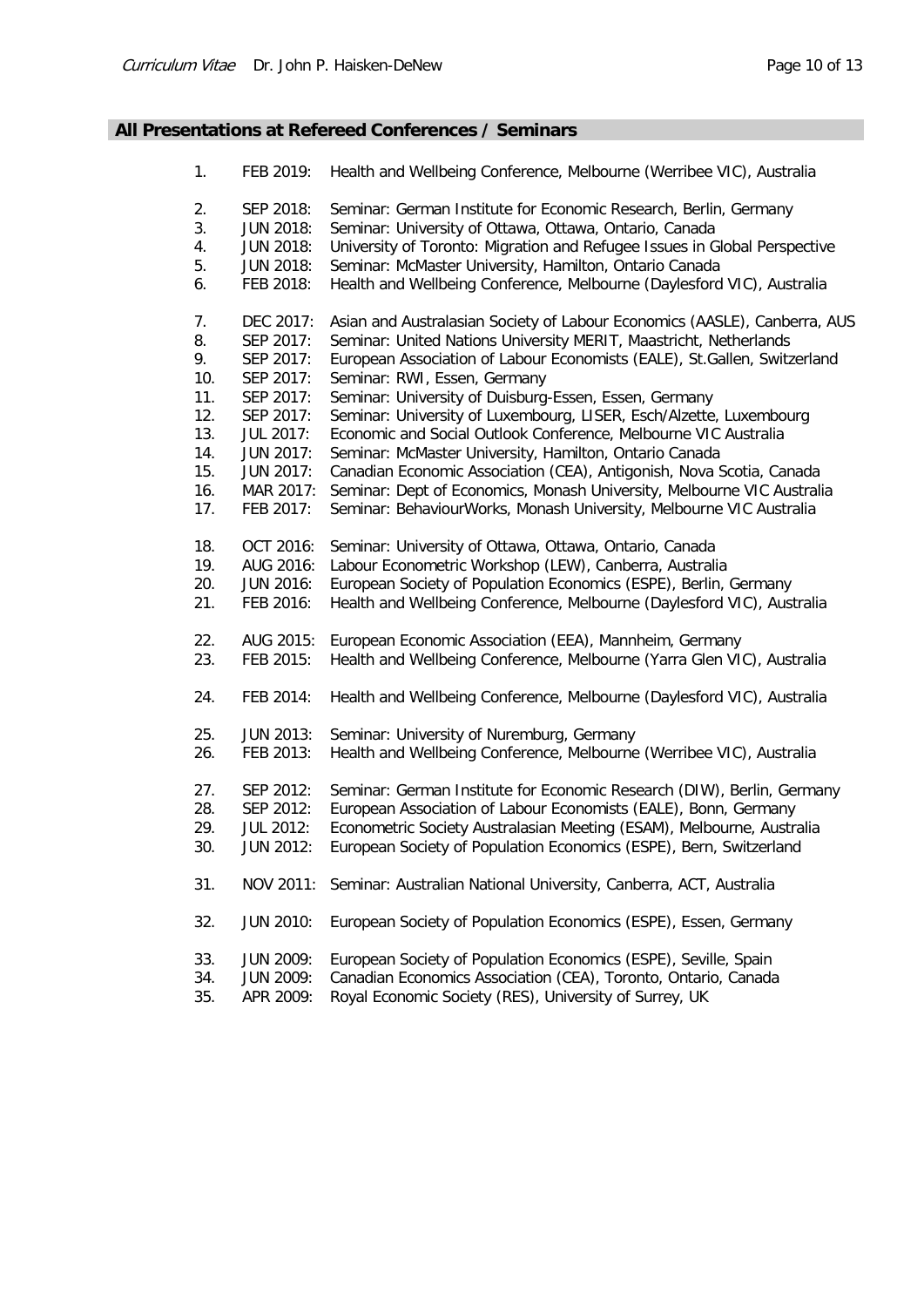# **All Presentations at Refereed Conferences / Seminars - Continued…**

| 36. | NOV 2008:        | Seminar, University of Zurich, Switzerland                                 |
|-----|------------------|----------------------------------------------------------------------------|
| 37. | SEP 2008:        | Stata User Conference, London, UK                                          |
| 38. | SEP 2008:        | European Association of Labour Economists (EALE), Milano, Italy            |
| 39. | AUG 2008:        | European Economic Association (EEA), Amsterdam, Netherlands                |
| 40. | <b>JUL 2008:</b> | SOEP User Conference, Berlin Germany                                       |
| 41. | <b>JUN 2008:</b> | European Society for Population Economics (ESPE), London, England          |
| 42. | <b>JUN 2008:</b> | Canadian Economic Association (CEA), Vancouver, B.C. Canada                |
| 43. | SEP 2007:        | European Association of Labour Economists (EALE), Oslo, Norway             |
| 44. | AUG 2007:        | European Economic Association (EEA), Budapest, Hungary                     |
| 45. | <b>JUN 2007:</b> | European Society for Population Economics (ESPE), Chicago, Illinois, USA   |
| 46. | <b>JUN 2007:</b> | ARGE Workshop "Data Infrastructure, Research, Policy Advice", Berlin       |
| 47. | APR 2007:        | Stata User Conference, Essen, Germany                                      |
| 48. | MAR 2007:        | Seminar, Leicester University, Leicester, UK                               |
| 49. | MAR 2007:        | Seminar, University of York, York, UK                                      |
| 50. | DEC 2006:        | ACSPRI Social Science Methodology Conference, Sydney, Australia            |
| 51. | DEC 2006:        | Seminar, University of Melbourne, Australia                                |
| 52. | DEC 2006:        | Seminar, Australian National University, Canberra, Australia               |
| 53. | DEC 2006:        | Social Policy Research Workshop 2006, FaCSIA, Canberra, Australia          |
| 54. | <b>JUL 2006:</b> | European Conference on Health Economics, Budapest, Hungary                 |
| 55. | <b>JUL 2006:</b> | SOEP User Conference, Berlin Germany                                       |
| 56. | <b>JUL 2006:</b> | European Society for Population Economics (ESPE), Verona, Italy            |
| 57. | APR 2006:        | Royal Economics Society, Nottingham University, United Kingdom             |
| 58. | APR 2006:        | Stata User Conference, Mannheim University, Germany                        |
| 59. | SEP 2005:        | HILDA (Australian Household Panel) Users' Conference, Melbourne, Australia |
| 60. | <b>JUL 2005:</b> | European Society for Population Economics (ESPE), Paris, France            |
| 61. | MAY 2005:        | Canadian Economics Association, Hamilton, Ontario, Canada                  |
| 62. | APR 2005:        | Stata User Conference, HU-Berlin, Germany                                  |
| 63. | FEB 2005:        | Ausschuss für Bevölkerungsökonomie, VfS, Frankfurt/O, Germany              |
| 64. | OCT 2004:        | Seminar, University of Dortmund, Germany                                   |
| 65. | AUG 2004:        | German Economics Association Meetings (VfS), Dresden, Germany              |
| 66. | <b>JUL 2004:</b> | European Society for Population Economics (ESPE), Bergen, Norway           |
| 67. | MAR 2004:        | Seminar, University of Melbourne, Australia                                |
| 68. | MAR 2004:        | Seminar, Australian National University (ANU), Australia                   |
| 69. | FEB 2004:        | Swiss Household Panel Users Conference, Zürich, Switzerland                |
| 70. | JAN 2004:        | eLiving Conference, Essen, Germany                                         |
| 71. | SEP 2003:        | ESF Workshop "Subjective Wellbeing", DELTA, Univ Paris, France             |
| 72. | SEP 2003:        | Seminar, Cornell University, PAM, Ithaca NY, USA                           |
| 73. | AUG 2003:        | Stata Users Conference, Humboldt University, Berlin, Germany               |
| 74. | <b>JUL 2003:</b> | SOEP Anniversary Conference, Berlin, Germany                               |
| 75. | <b>JUN 2003:</b> | Berlin Internet Economics Workshop, Berlin, Germany                        |
| 76. | MAY 2003:        | Stata Conference at the Royal Statistical Society, London, UK              |
| 77. | APR 2003:        | SOLE / IZA Transatlantic Meetings                                          |
| 78. | MAR 2003:        | Seminar, Australian National University, Australia                         |
| 79. | MAR 2003:        | HILDA (Australian Household Panel) Users' Conference, Melbourne, Australia |
| 80. | MAR 2003:        | Seminar, University of Melbourne, Australia                                |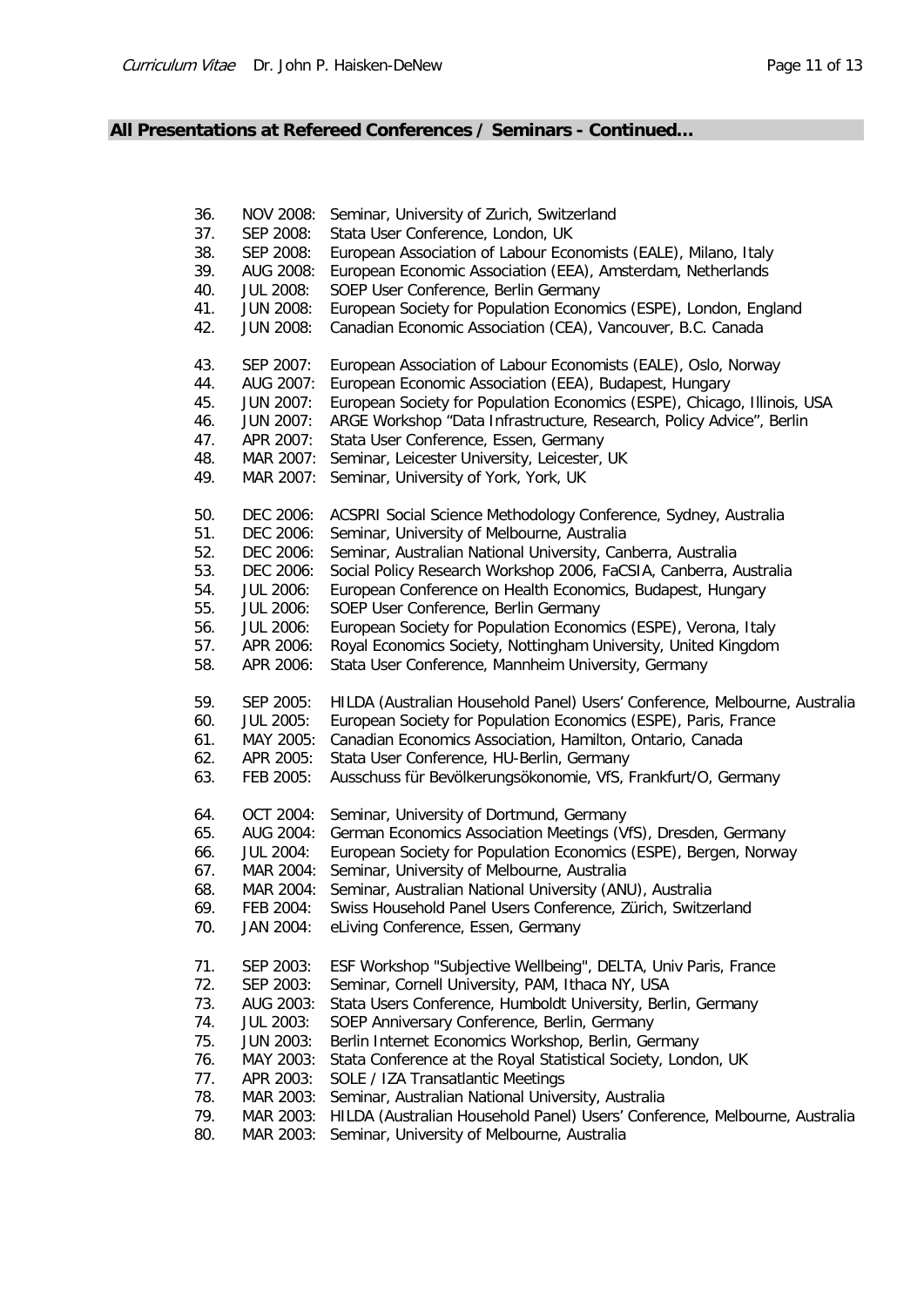# **All Presentations at Refereed Conferences / Seminars - Continued…**

| 81.  | NOV 2002:        | Seminar, University of Melbourne, Australia                              |
|------|------------------|--------------------------------------------------------------------------|
| 82.  | SEP 2002:        | European Association of Labor Economists (EALE), Paris France            |
| 83.  | <b>JUN 2002:</b> | European Association Population Economics (ESPE), Bilbao, Spain          |
| 84.  | AUG 2001:        | European Econometric Society (ESEM), Lausanne, Switzerland               |
| 85.  | <b>JUN 2001:</b> | European Society for Population Economics (ESPE), Athens, Greece         |
| 86.  | APR 2001:        | European Summer Symposium in Labor Economics (ESSLE), Ammersee           |
| 87.  | APR 2001:        | Society of Labor Economists (SOLE), Austin, TX, USA                      |
| 88.  | FEB 2001:        | Seminar, Australian National University, Canberra, Australia             |
| 89.  | FEB 2001:        | Seminar, University of Melbourne, Melbourne, Australia                   |
| 90.  | NOV 2000:        | Seminar, McMaster University, Hamilton, ON, Canada                       |
| 91.  | AUG 2000:        | Econometric Society (ES/ESEM), Seattle, WA, USA                          |
| 92.  | <b>JUL 2000:</b> | Royal Economic Society (RES), St. Andrews, Scotland                      |
| 93.  | <b>JUL 2000:</b> | Seminar, University of Leicester, Leicester, England                     |
| 94.  | <b>JUN 2000:</b> | Joint Meetings of Labor Economists (SOLE/EALE), Milano, Italy            |
| 95.  | <b>JUN 2000:</b> | Canadian Economics Association Meetings (CEA), Vancouver, BC, Canada     |
| 96.  | DEC 1999:        | Seminar, University of California at Berkeley, Berkeley, CA, USA         |
| 97.  | OCT 1999:        | International Atlantic Economic Society (IAES), Montreal, PQ, Canada     |
| 98.  | OCT 1999:        | German Economics Association Meetings (Verein f. Sozialpolitik) Mainz    |
| 99.  | SEP 1999:        | European Association of Labor Economists (EALE), Regensburg, Germany     |
| 100. | SEP 1999:        | European Summer Symposium in Labor Economics (ESSLE), Ammersee           |
| 101. | SEP 1999:        | European Economics Association Meetings (EEA), Santiago di Compostela    |
| 102. | AUG 1999:        | Seminar, McMaster University, Hamilton, ON, Canada                       |
| 103. | <b>JUN 1999:</b> | European Society for Population Economics (ESPE), Turin, Italy           |
| 104. | MAY 1999:        | Berlin Internet Economics Workshop, Berlin, Germany                      |
| 105. | MAY 1999:        | Seminar, University of Bamberg, Bamberg, Germany                         |
| 106. | MAY 1999:        | Applied Econometric Association (AEA), Pau, France                       |
| 107. | <b>JUL 1998:</b> | SOEP User Conference, Berlin, Germany                                    |
| 108. | <b>JUN 1998:</b> | European Society for Population Economics (ESPE), Amsterdam, Netherlands |
| 109. | MAR 1998:        | Seminar, Rutgers University, New Brunswick, NJ, USA                      |
| 110. | FEB 1998:        | Seminar, Syracuse University, Syracuse, NY, USA                          |
| 111. | DEC 1997:        | Seminar, McGill University, Montreal, PQ, Canada                         |
| 112. | NOV 1997:        | Seminar, York University, Toronto, ON, Canada                            |
| 113. | NOV 1997:        | Seminar, McMaster University, Hamilton, ON, Canada                       |
| 114. | FEB 1997:        | Tagung der Soziologen, Methodiker Sektion, Marburg, Germany              |
| 115. | APR 1996:        | German Demographic Society Conference, Luxembourg City, Luxembourg       |
| 116. | DEC 1995:        | Conference: Migration and Trade - Sending Country Effects, CEPR, Milan   |
| 117. | <b>JUN 1995:</b> | European Society for Population Economics (ESPE), Lisbon, Portugal       |
| 118. | <b>JUN 1992:</b> | European Society for Population Economics (ESPE), Budapest, Hungary      |